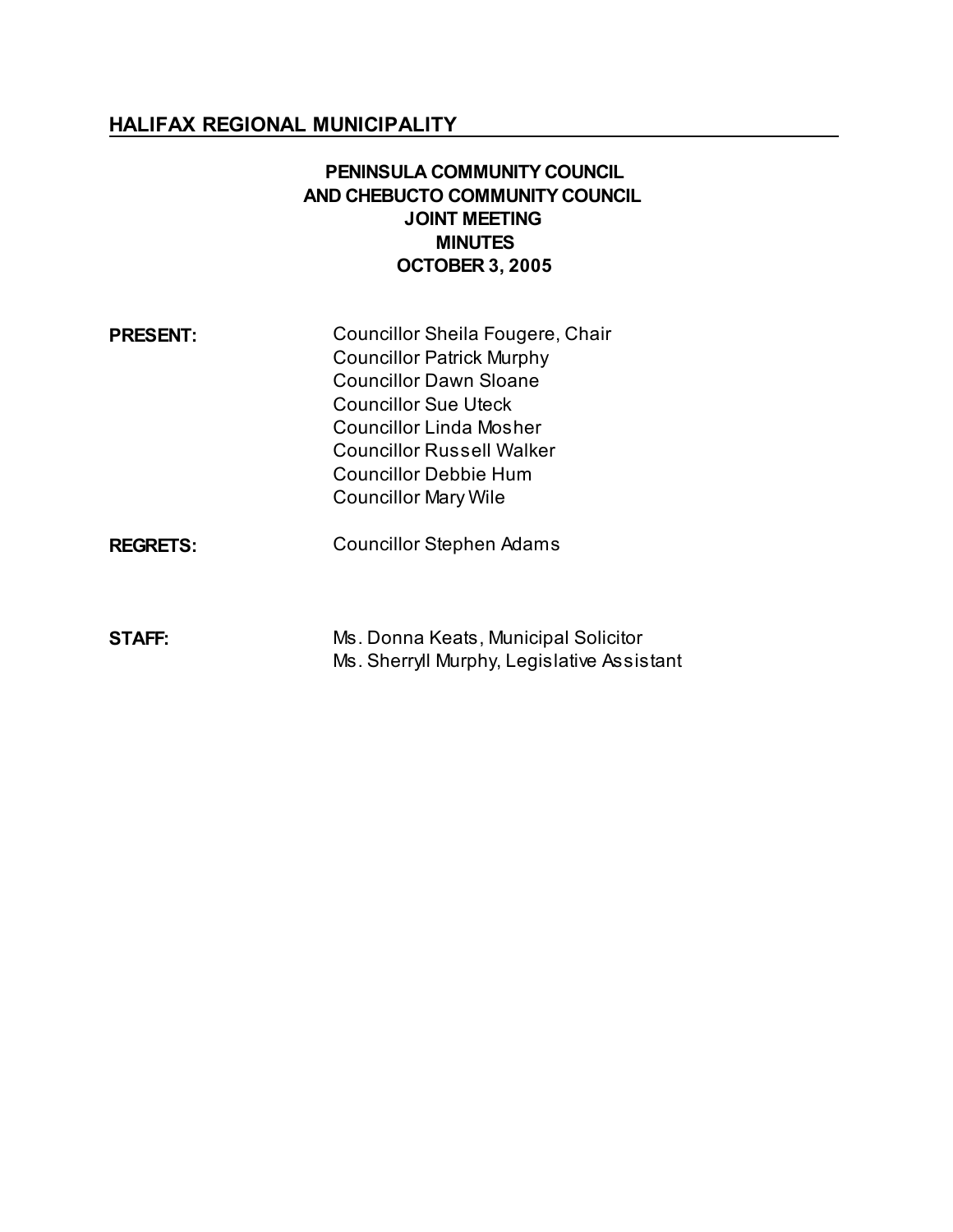# **TABLE OF CONTENTS**

| 2.1 Case 00821: Amendment to the Halifax Peninsula Land Use By-Law<br>Respecting the Definitions of "Dwelling" and "Rooming House"  3 |
|---------------------------------------------------------------------------------------------------------------------------------------|
|                                                                                                                                       |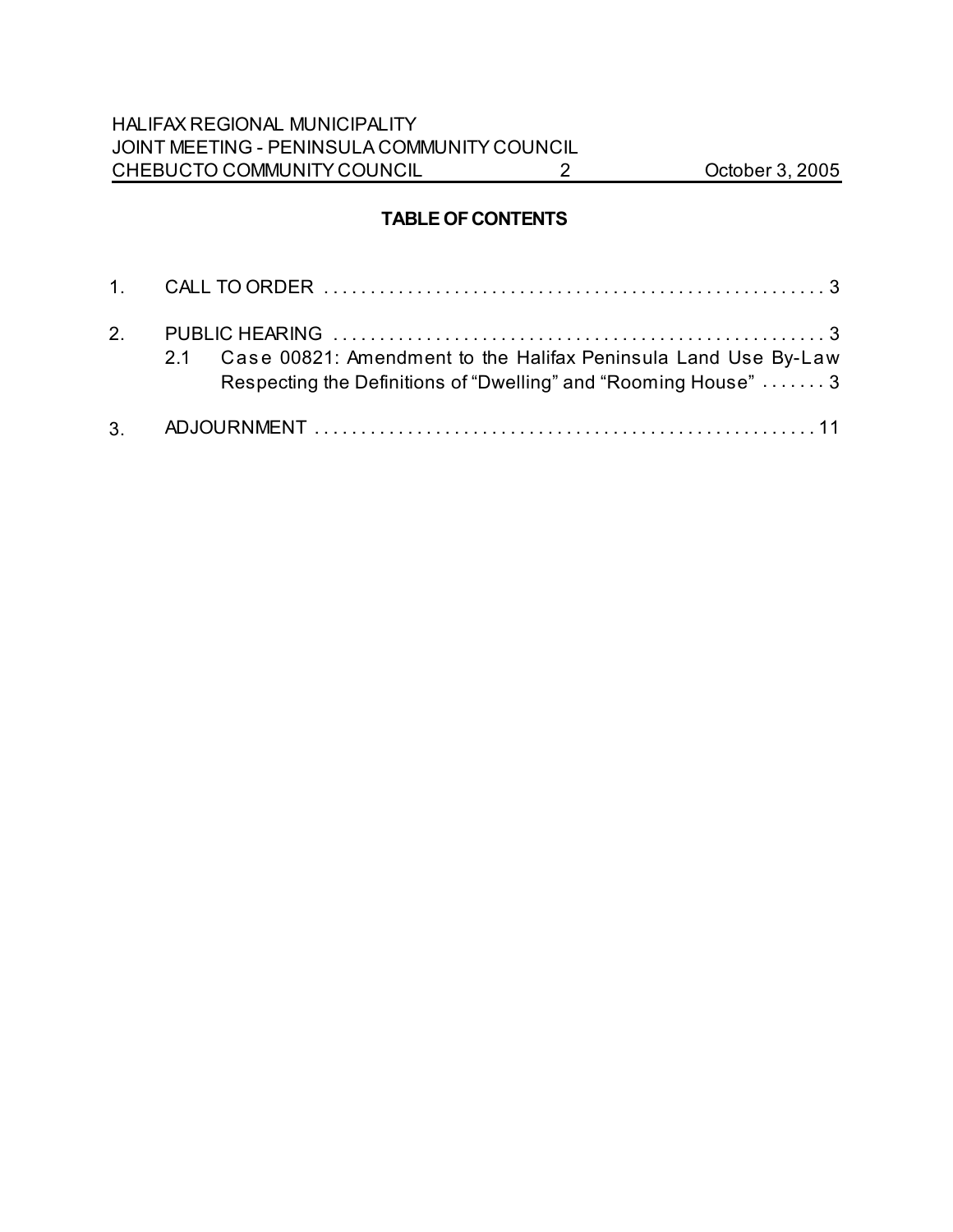# **1. CALL TO ORDER**

The meeting was called to order at 7:04 p.m.

# **2. PUBLIC HEARING**

# **2.1 Case 00821: Amendment to the Halifax Peninsula Land Use By-Law Respecting the Definitions of "Dwelling" and "Rooming House"**

- Notice of Motion regarding this matter was given at the September 12, 2005 meetings of Peninsula Community Council and Chebucto Community Council .
- A supplementary staff report dated September 15, 2005 was before Community Council. Also before Community Council were a previously distributed staff report dated August 2, 2005 and a report from the District 12 PAC dated September 7, 2005.

Circulated to Community Council was the following:

- Corres pondence dated September 29, 2005 from Ruth Allen in support of the proposed amendments
- Correspondence entitled In Support of the By-Law Amendment Respecting Dwelling and Rooming Houses

Mr. Richard Harvey, Planner, addressed Council presenting the proposal to amend the Halifax Peninsula Land Use By-law, as contained in the August 2, 2005 staff report, to limit the development of 1) dwellings containing an excessive number of bedrooms and 2) large dwellings on comparatively small lots. Mr. Harvey's presentation included the following:

- A review of the permitted uses in the R-1, R-2 and R-3 zones under the existing Land Use Bylaw
- A review of the permitted uses (including the number of bedrooms) in the R-1, R-2, R-3 zones under the proposed amendments
- A review of proposed amendments which are aimed at controlling large homes on comparatively small lots through maximum floor area ratio requirements

A copy of Mr. Harvey's presentation material is on file.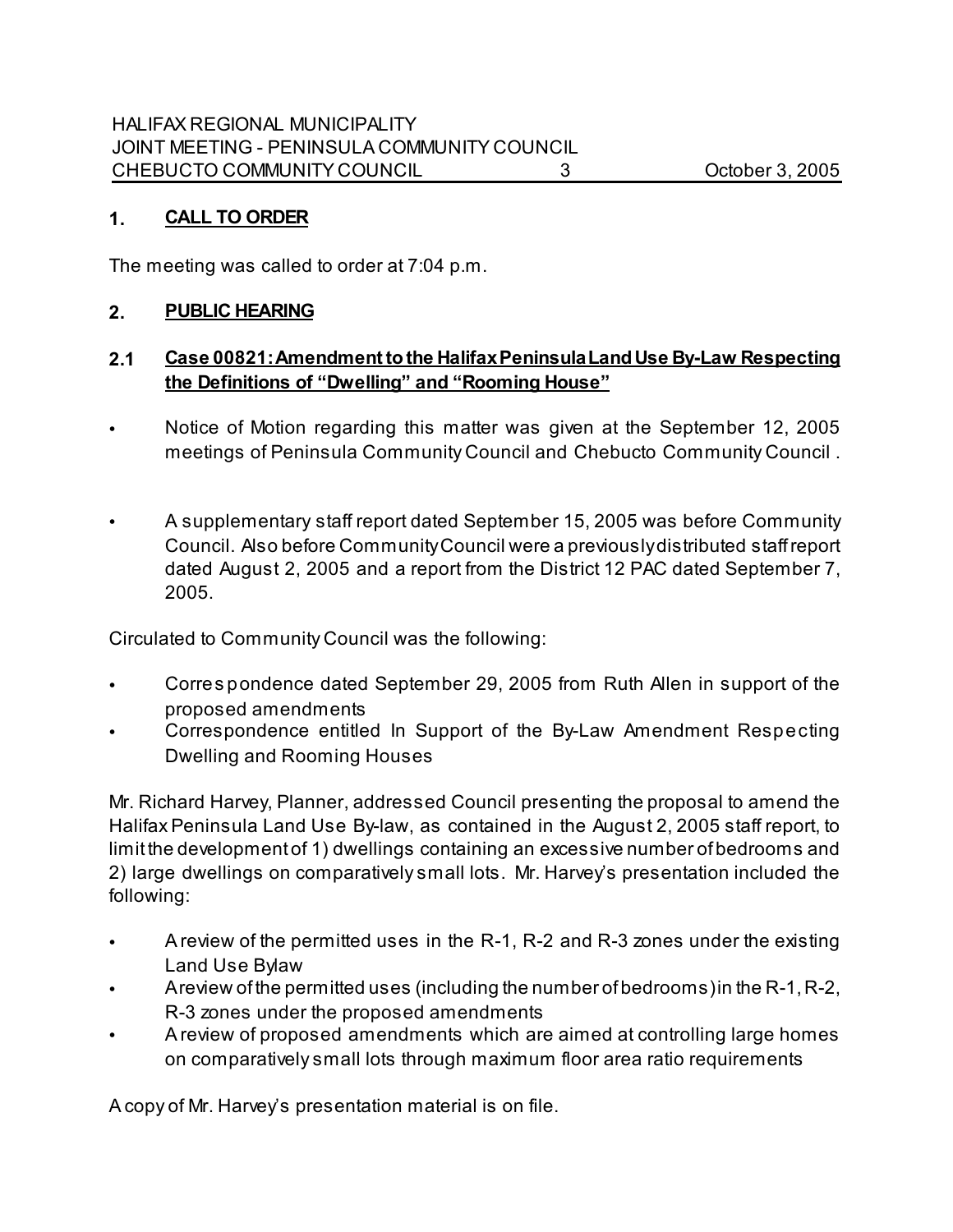In response to a question, Mr. Harvey acknowledged that even though m any of us perceive that 14 bedrooms existing in one house is a rooming house, under our existing Land Use Bylaw these houses are not categorized as such. Mr. Harvey indicated that the proposed amendments do just that for future situations, however, existing situations are not subject to these requirements.

Mr. Harvey went on to note that with regard to the existing situations, there are existing fire and s afety regulations which can address those concerns. Mr. Harvey went on to indicate that further amendments to By-Law M-100 the Minimum Standards By-law may also be considered. Mr. Harvey advised that reducing the number of bedrooms in existing situations cannot be achieved through the Land Use By-Law.

The Chair explained the public hearing process noting that she would first call on those persons who signed up to speak and then call for all others wishing to speak.

# **Mr. Alan Ruffman, Halifax**

Mr. Ruffman addressed Community Council in favour of the proposed amendments and the work done by staff to address the problems. Mr. Ruffman recommended that, as the amendments apply only to the peninsula of Halifax, staff look very closely at what may happen around the new Community College in Dartmouth and what may happen around Mount Saint Vincent University. Mr. Ruffman suggested that these amendments should apply across HRM. Mr. Ruffman pointed out the following typos on Page 4, Paragraph 1, and on Page 5, Paragraph 2 noting that the word 'as' is repeated in those paragraphs. Mr. Ruffman asked how many applications had been made prior to the advertising of this public hearing for new expansions or renovations to existing dwellings.

Mr. Harvey indicated that he was not aware of any applications made from the time the Community Councils had made the decision to hold the public hearing and the ad appeared in the paper.

#### **Ms. Bonnie Newman, VP, Student Services**, **Dalhousie University**

Ms. Newman addressed Community Council in support of the proposed amendments. Ms. Newman noted that Dalhousie, Councillors, HRM staff and the police have worked over the years to find ways to control and minimize the impact of 15,000 students on the residential neighbourhoods around Dalhousie. This By-Law will add greatly to other initiatives underway. In closing, Ms. Newman thanked staff and the Councillors for their hard work in this regard and indicated that Dalhousie would continue to work hard to improve the situation.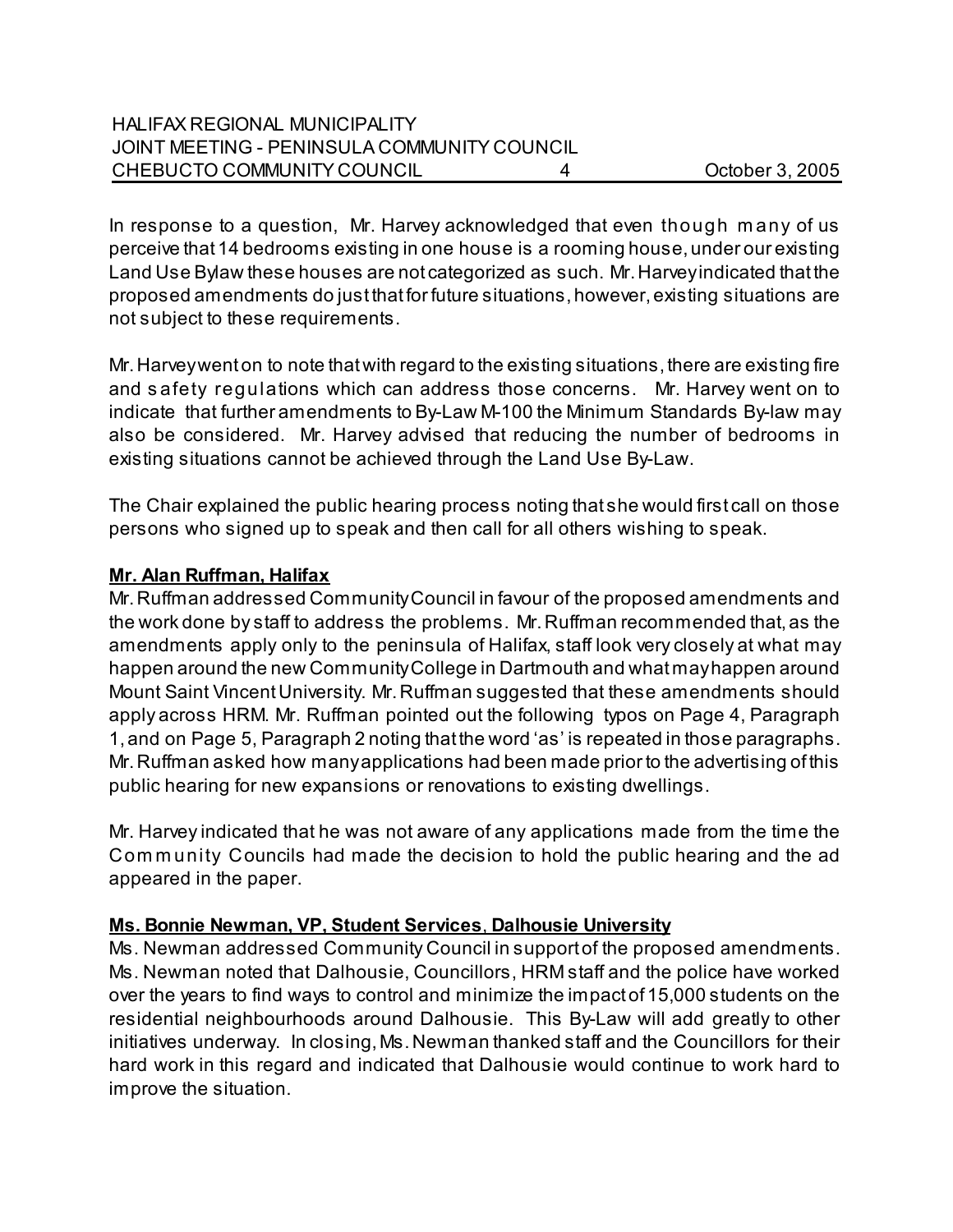## HALIFAX REGIONAL MUNICIPALITY JOINT MEETING - PENINSULA COMMUNITY COUNCIL CHEBUCTO COMMUNITY COUNCIL 5 CHEBUCTO COMMUNITY COUNCIL 5

### **Mr. Mike Shacklock, Halifax**

Mr. Shacklock addressed Community Council in support of the proposed amendments.

## **Mr. Brook Taylor, Halifax**

Mr. Taylor, noting that he was attending this evening with Yukika Asada, his wife, indicated that he and his wife supported the proposed amendments.

### **Ms. Marie Welton, Halifax**

Ms. Welton addressed Community Council in support of the proposed amendments and thanked all those who had worked on bringing these amendments forward.

### **Mr. Daniel Verchery, Halifax**

Mr. Verchery addressed Community Council indicating support for the proposed amendments.

### **Ms. Adele Evans, Halifax**

Ms. Evans addressed Community Council in support of the amendments. She went on to express concern regarding a situation on LeMarchant Street in which the new owner was given permission to change a single family house into three units, one with seven bedrooms and two with five bedrooms each with no green space. Ms. Evans indicated that the neighbourhood had no recourse with regard to this conversion.

In closing, Ms. Evans requested that Community Council put the amendments in place and make them enforceable.

#### **Mr. Hugh Pullen, Halifax**

Mr. Pullen addressed Community Council in support of the am endments. Mr. Pullen commented that as set out in the preamble to the British North American Act, he saw these amendments as a first step to peace and order in the Halifax Peninsula neighbourhoods. Mr. Pullen referred to the houses and buildings that are grandfathered and commented that the Charter of Rights and Freedoms has created a situation where individual rights supercede community responsibility.

# **Mr. Brad McCrae, a member of the Dalhousie Community Committee**

Mr. McCrae addressed Community Council noting that Halifax is one of the most livable cities in Canada. Mr. McCrae went on to suggest that HRM is in danger of losing that distinction as an increasing number of houses are turned into rooming houses. Utilizing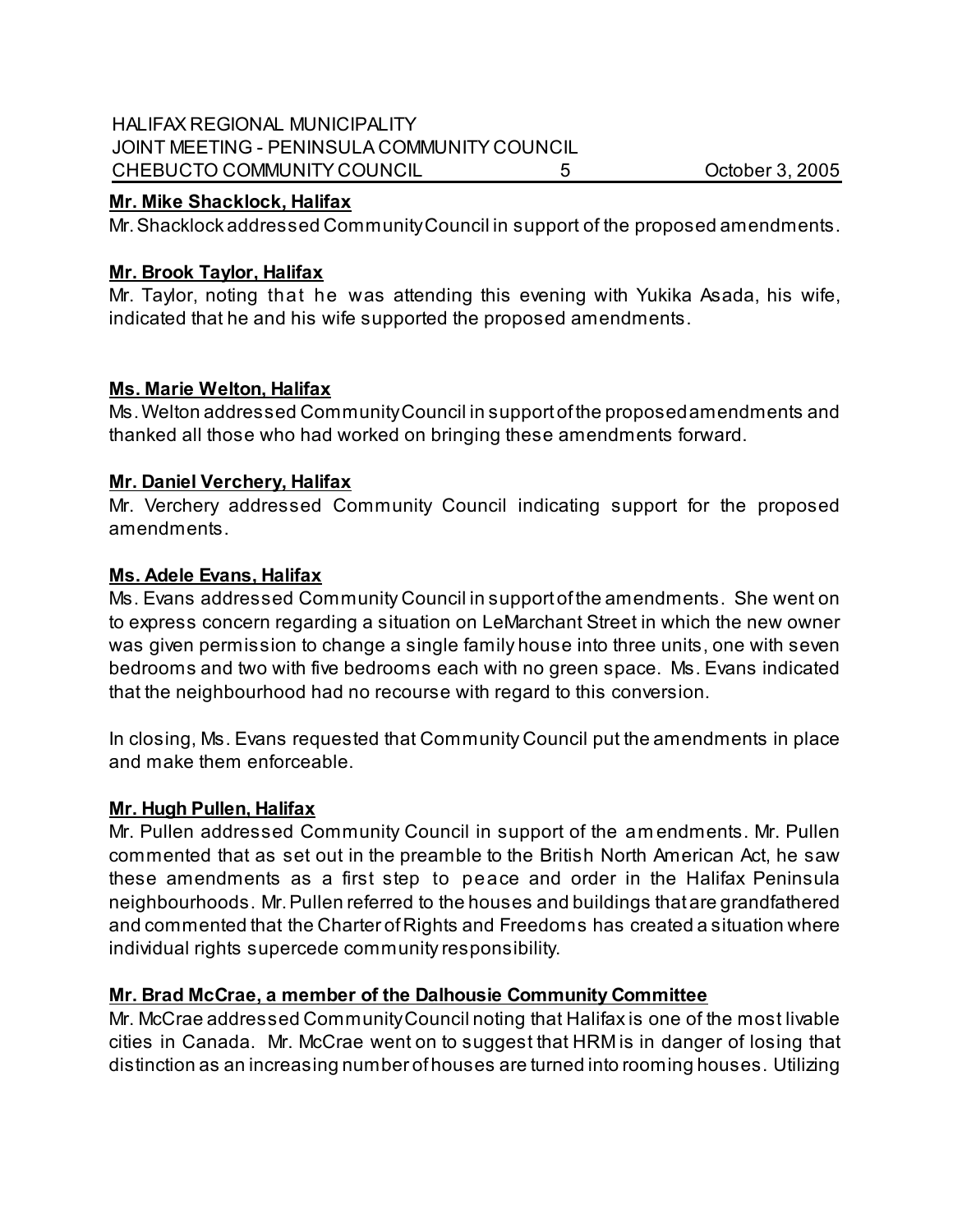## HALIFAX REGIONAL MUNICIPALITY JOINT MEETING - PENINSULA COMMUNITY COUNCIL CHEBUCTO COMMUNITY COUNCIL 6 CHEBUCTO COMMUNITY COUNCIL 6

photos Mr. McCrea gave one example of a single family dwelling which was converted to a 17 bedroom rooming house with the backyard converted to a parking lot.

Mr. McCrae went on to outline the number of conversions which have occurred on his block noting that his and one other are the only single family dwellings left on the block. Mr. McCrae noted that neighbourhoods are under assault and residents need this Community Council's help. Mr. McCrae encouraged Community Council to approve the proposed amendments.

# **Mr. George Kovach, Co-Chair, University Neighbourhood Watch**

Mr. Kovach addressed Community Council in support of the proposed amendments and submitted a 13 page report with regard to serious problems affecting neighbourhoods and some solutions to those problems. Mr. Kovach went on to indicate that he loved living on the Peninsula and that the Municipal Planning Strategy is a good document, but is not backed up by an enforceable Land Use By-law.

Mr. Kovach noted that the stated objective of the Peninsula Centre MPS is the maintenance of Peninsula Centre as a predominantly low rise residential neighbourhood with emphasis on housing accommodation for family and households. He indicated that the MPS goes on to indicate that the City shall encourage the retention and creation of family type housing in Peninsula Centre. Using a slide, Mr. Kovach illustrated the increase in density between 1998 and 2005 on a small street in Peninsula Halifax. Mr. Kovach noted that this increase was realized as a result of structural changes to single family dwellings. The total increase in population over that time was approximately 65.

Mr. Kovach went on to indicate that the rental accommodations being developed are not conducive to fam ily living and, therefore, not in keeping with the MPS. Mr. Kovach concluded his comments by challenging the m unicipality to gather and monitor data regarding residential density and the use of dwellings. He thanked staff and Council for bringing these amendments forward.

# **Mr. John Czenze, Halifax**

Mr. Czenze addressed Community Council indicating that he was in favour of the amendment. Mr. Czenze noted that the amendments represented a great deal of work from residents and staff alike.

#### **Mr. Hugh Parker, Halifax**

Mr. Parker addressed Community Council indicating that he supported the amendments to the By-Law.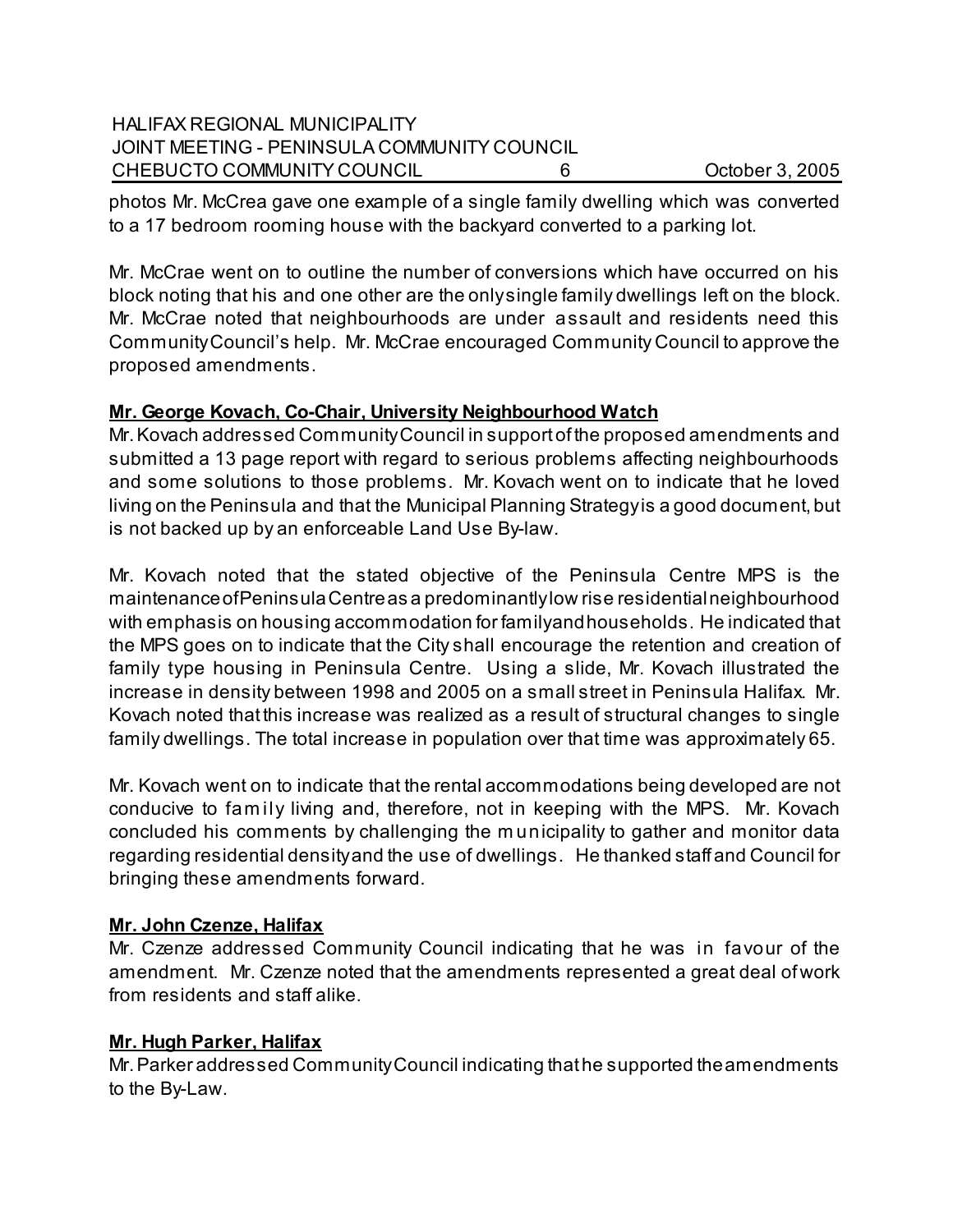#### HALIFAX REGIONAL MUNICIPALITY JOINT MEETING - PENINSULA COMMUNITY COUNCIL CHEBUCTO COMMUNITY COUNCIL 7 7 COUNCIL 0 7

## **Mr. Don Sinclair, Halifax**

Mr. Sinclair addressed Community Council in favour of the amendments. Referring to those residents living next door to the dwellings that are grandfathered, Mr. Sinclair noted that the Dalhousie Community Committee is doing very good work with regard to the existing problems. He went on to urge residents to remain vigilant about reporting problems with garbage, etc.

# **Ms. Jane Allen, Halifax**

Ms. Allen addressed Community Council indicating that she wanted to record her support for the proposed amendments. She went on to thank staff, Councillor Uteck, and involved residents for their hard work. Ms. Allen noted that these amendments are a beginning.

### **Mr. Robert Merrick, Halifax**

Mr. Merrick addressed Community Council in support of the proposed amendments. Mr. Merrick cautioned that he had lived in university towns previously and indicated that the problems being experienced tend to spread and create problems throughout the community.

## **Ms. Beverly Miller, Halifax**

Ms. Miller addressed Community Council in support of the amendments. She went on to quote from the Municipal Planning Strategy noting that it was very clear that the intent was to maintain neighbourhoods. Ms. Miller pointed out that developers had been exploiting a loophole in the Land Use By-law in order to build monster houses and increase the numbers of units in single family dwellings. She indicated that it was essential that these amendments be approved in order to close that loophole. In closing, Ms. Miller thanked staff and all the citizens who worked hard to develop these amendments.

#### **Mr. Myles Genest, Halifax**

Mr. Genest addressed Community Council in support of the proposed amendments noting they were a wonderful first step. He indicated that additional work was required in light of the continuing problems.

#### **Ms. Vicky Grant, Halifax**

Ms. Grant addressed Community Council in support of the proposed amendments. She went on to indicate that she hoped HRM would look at the buildings that are grandfathered. Ms. Grant pointed out that many of these buildings are the historic housing of Halifax and although they are not designated, they are still historic housing stock. In conclusion, Ms Grant expressed concern over the exploitation of students, the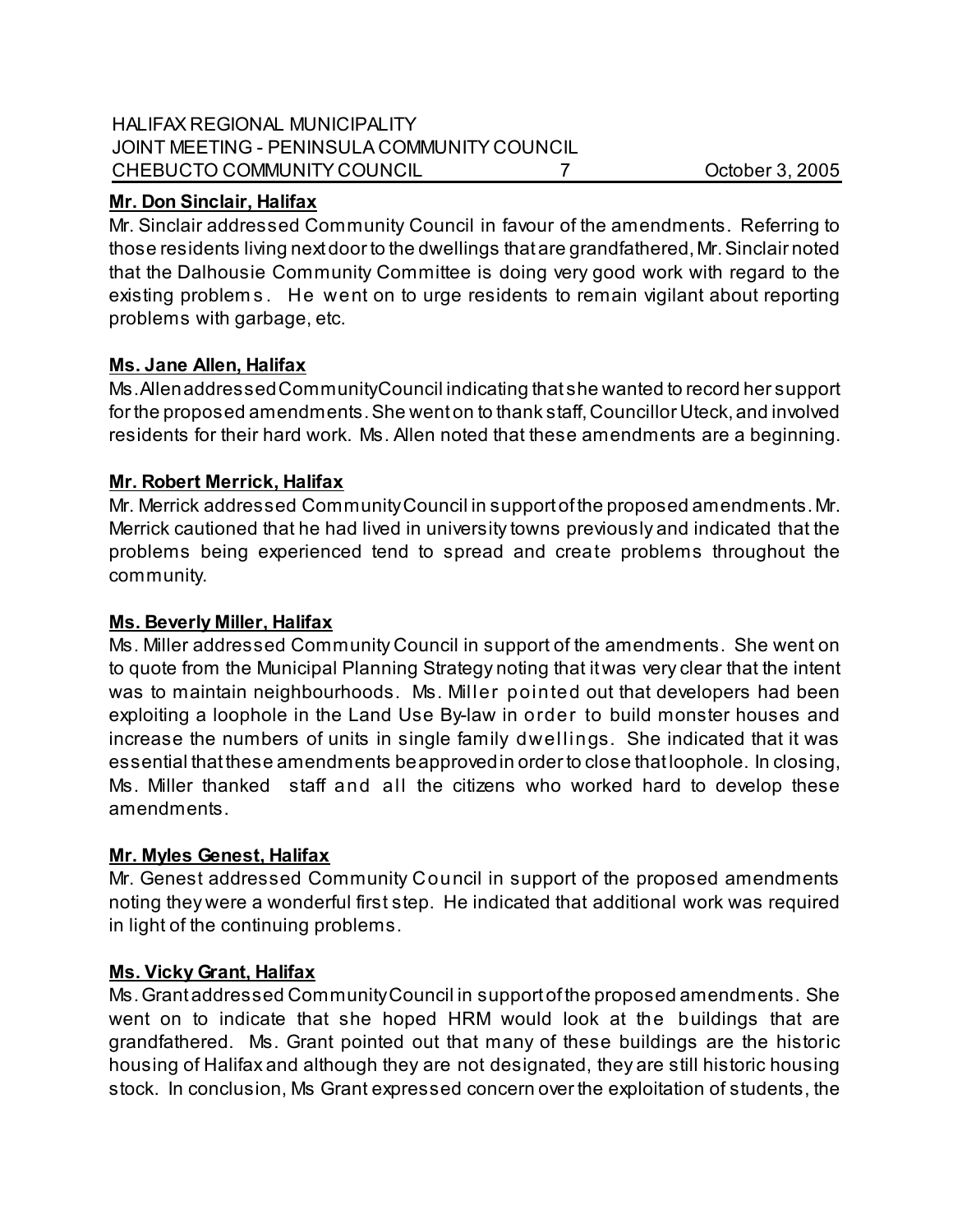# HALIFAX REGIONAL MUNICIPALITY JOINT MEETING - PENINSULA COMMUNITY COUNCIL CHEBUCTO COMMUNITY COUNCIL 8 October 3, 2005

destroying of neighbourhoods and the exploitation of HRM by being a major load on services as a result of the existence and development of these rooming houses.

# **Ms. Clair McFarland, Halifax**

Ms. McFarland addressed support of the amendment. Ms. McFarland went on to express surprise regarding the disinterest in preserving the homes in Halifax to date.

# **Ms. Lisa Napier, Halifax**

Ms. Napier addressed Community Council noting that she was totally in support of the amendments. She indicated that s he lived in area in which the homes have been converted and that she would like to see these amendments approved.

# **Mr. Mike Bradfield, Halifax**

Mr. Bradfield addressed Council in favour of the proposed amendments. He indicated that he was concerned with regard to the grandfathering of existing rooming houses. Mr. Bradfield that staff have indicated that the grandfathering is required and that to place a time limit on this grandfathering would not be permitted under the Municipal Government Act (MGA). Mr. Bradfield went on to suggest that the grandfathering should be that these properties are non conforming use allowed for the existing owners, but should the property be sold, it would have to conform to existing by-laws. If this is not permitted under the MGA, Mr. Bradfield s uggested that staff encourage residents to support changes to the Act to permit just that.

Concluding his remarks, Mr. Bradfield noted that in similar situations at Queens University, the University has refused to list landlords that have violated by-laws. Mr. Bradfield suggested that this is a step Dalhousie should take.

Councillor Fougere advised that in order to be listed landlords must sign a contract with Dalhousie which requires they abide by all rules and regulations.

#### **Aiden Evans, Halifax**

Mr. Evans addressed Community Council in support of the proposed amendments. He went on to indicate that he now lived one house away from a building which will have seventeen bedrooms. Mr. Evans indicated that the building is more that twice the size of the house that was re-developed and is completely out of proportion to all of the other houses in the immediate area.

Mr. Evans went on to note that as residents, he and his neighbours have no right of appeal to the Utility and Review Board relative to a building permit. However, the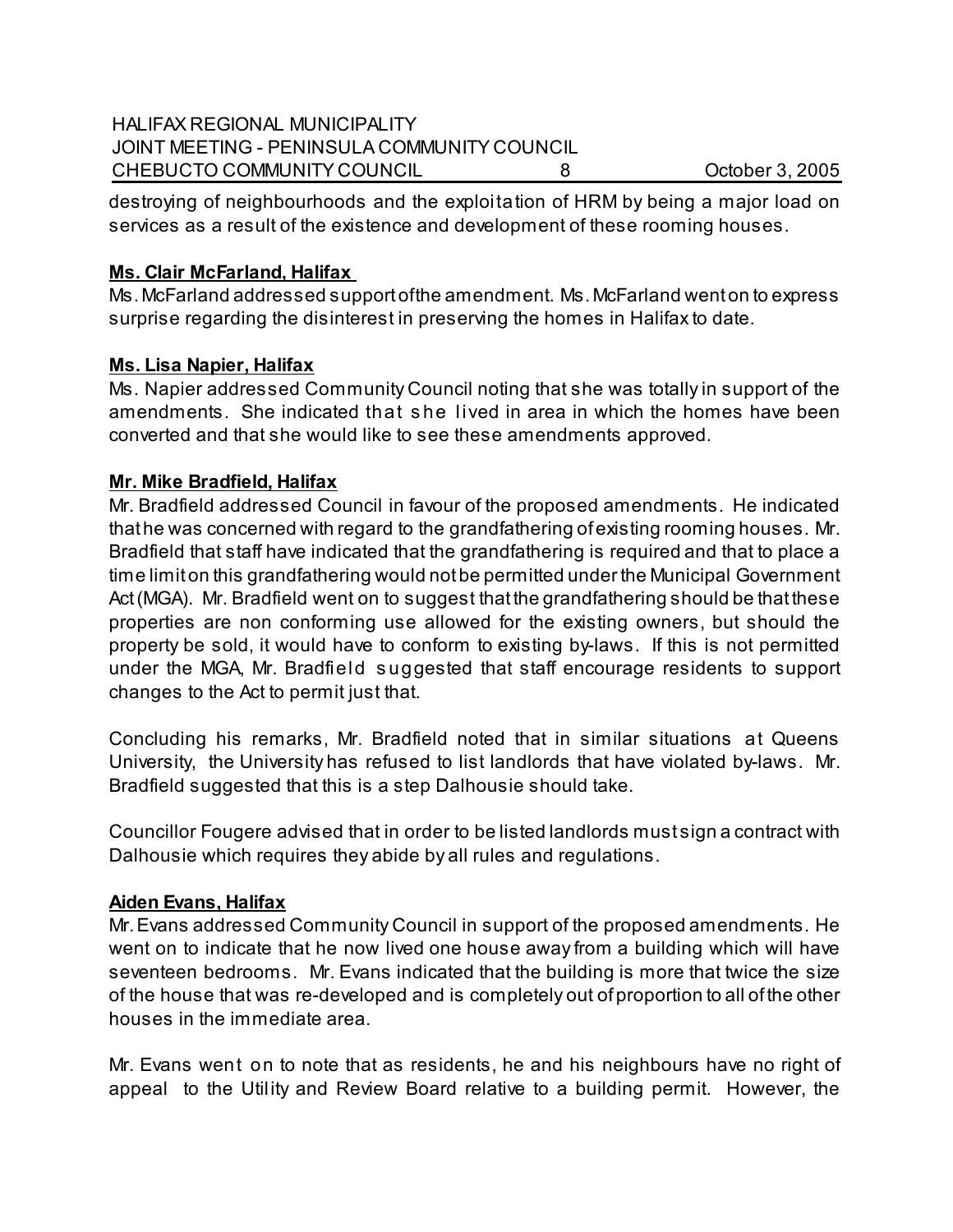## HALIFAX REGIONAL MUNICIPALITY JOINT MEETING - PENINSULA COMMUNITY COUNCIL CHEBUCTO COMMUNITY COUNCIL 9 0 0ctober 3, 2005

developer, if he does not like the decision of the Development Officer, does. Mr. Evans indicated that an amendment to the MGA to address this gross unfairness is necessary. Mr. Evans indicated that amending the Land Use Bylaw will prevent similar situations in other neighbourhoods.

# **Mr. Leonard Preyra, Halifax**

Mr. Preyra addressed Council indicating that residents of the area believe this is a good amendment. However, there is a great deal of frustration about the lack of enforcement of the existing by-laws. Mr. Preyra noted that the present situation is not acceptable and more enforcement is necessary.

# **Ms. Robin Ward, Halifax**

Ms. Ward addressed Community Council in support of the amendment.

# **Ms. Melanie Macey, Halifax**

Ms. Macey addressed Community Council in support of the amendments. She went on to indicate that over the last 15 years there has been increasing pressure as homes convert to other uses. Ms. Macey indicated that these conversions do not permit an easy return to residential use.

Ms. Macey went on to express dismay over the lack of ability for a resident to appeal a building permit and indicated that this was an issue which should be addressed. In closing, Ms. Macey indicated that she hoped work would continue to resolve the existing problems.

# **Mr. Scott Theriault, Halifax**

Mr. Theriault addressed Community Council in support of the proposed amendments. He went on to indicate that he has noticed changes to his neighbourhood over the seven years he has lived in Halifax. Mr. Theriault noted that the approach his street has taken with the students is educational. He indicated that the residents of the street meet every year with students to discuss the problems of garbage, noise, etc. Mr. Theriault indicated that the problem lays not with the students, but with developers who exploit the situation.

# **Ms. Debra Ross, Halifax**

Ms. Ross addressed Community Council in support of the proposed amendments. Ms. Ross indicated that she is a recent resident of the south end and has recently had to call the police due to student parties. Ms. Ross expressed concern regarding the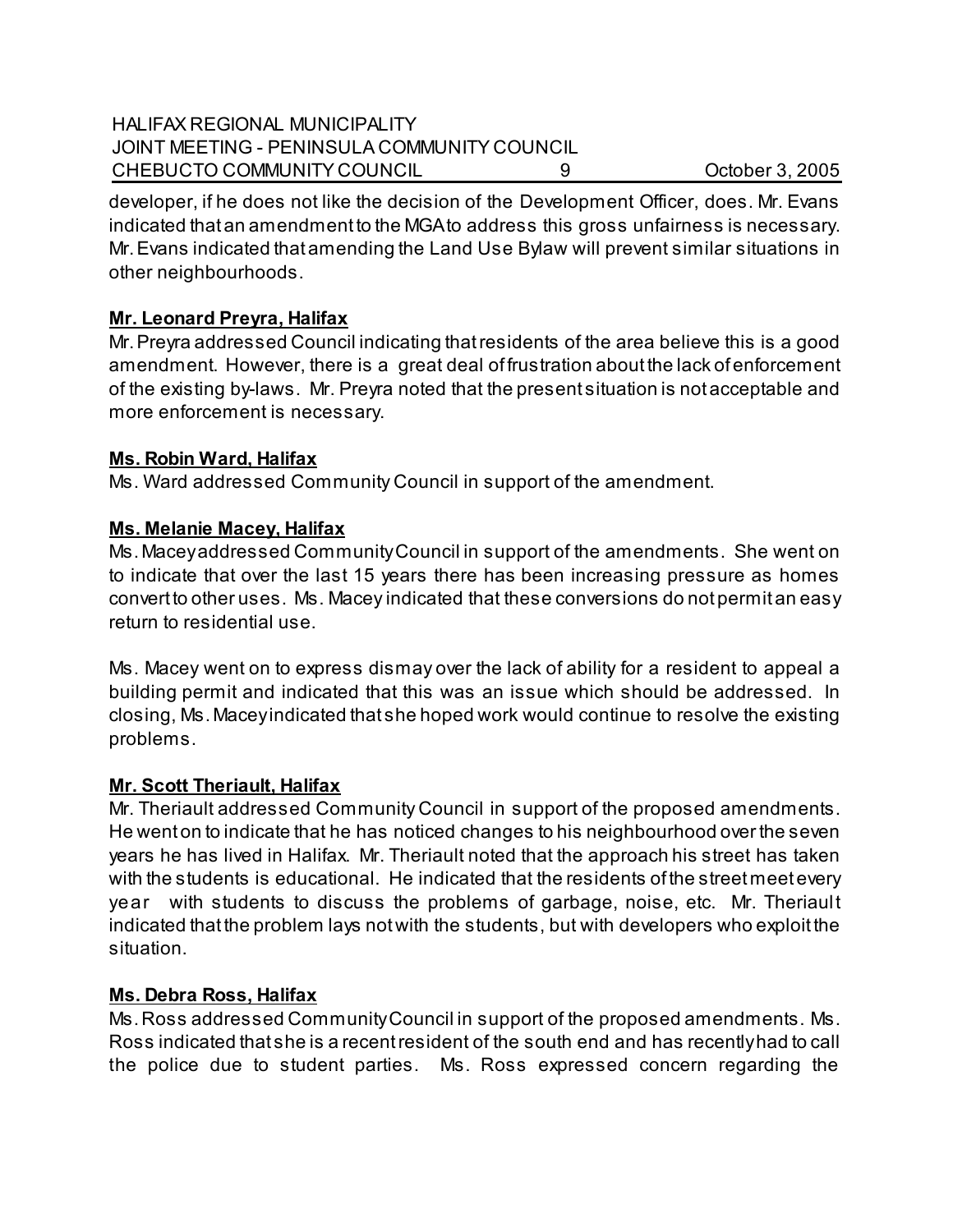## HALIFAX REGIONAL MUNICIPALITY JOINT MEETING - PENINSULA COMMUNITY COUNCIL CHEBUCTO COMMUNITY COUNCIL 10 0ctober 3, 2005

grandfathering of existing buildings and how the problems created will be dealt with in the future.

## **Katherine Talon, Halifax**

Ms. Talon addressed Community Council in support of the proposed amendments. Ms. Talon thanked all the landlords and students who do comply with the by-laws. She went on to comment that out of respect for residents and law abiding landlords and students that HRM must ensure that it follows through with approving and enforcing the amendments.

The Chair indicated that all those who signed up to speak had now been called and invited all others wishing to speak in favour or against the proposed amendments to do so.

### **Mr. Bob Sime, Halifax**

Mr. Sime addressed Community Council indicating his strong s upport for the amendments. Mr. Sime encouraged HRM to review the matter of grandfathering of existing rooming houses and suggested they be addressed in a similar manner to non conforming use. Mr. Sime went on to indicate that he believe the responsibility for compliance with by-laws relating to garbage, noise, etc. should lie with the landlord rather than the tenant.

# **Ms. Diane Kenny, Halifax**

Ms. Kenny addressed Community Council in support of the proposed amendments. She expressed concern with the enforcement of the existing by-laws and requested that HRM review the grandfathering issue.

# **Mr. Harry Hentel, Halifax**

Mr. Hentel addressed Community Council relating problems he and his family have experienced due to a rooming house located next door. He indicated that he supported the proposed amendments to the By-law. Mr. Hentel expressed dismay over the lack of response to his concerns around the conversion of the property next door. He indicated that he had the work stopped twice, however, it had continued without a permit.

# **Mr. Chris Sudder, Halifax**

Mr. Sudder addressed Community Council noting that his will be the only house on his block conforming to the new By-law. He went on to indicate that this is unfortunate given that most of the homes on the block are Queen Anne Victorian homes and restoring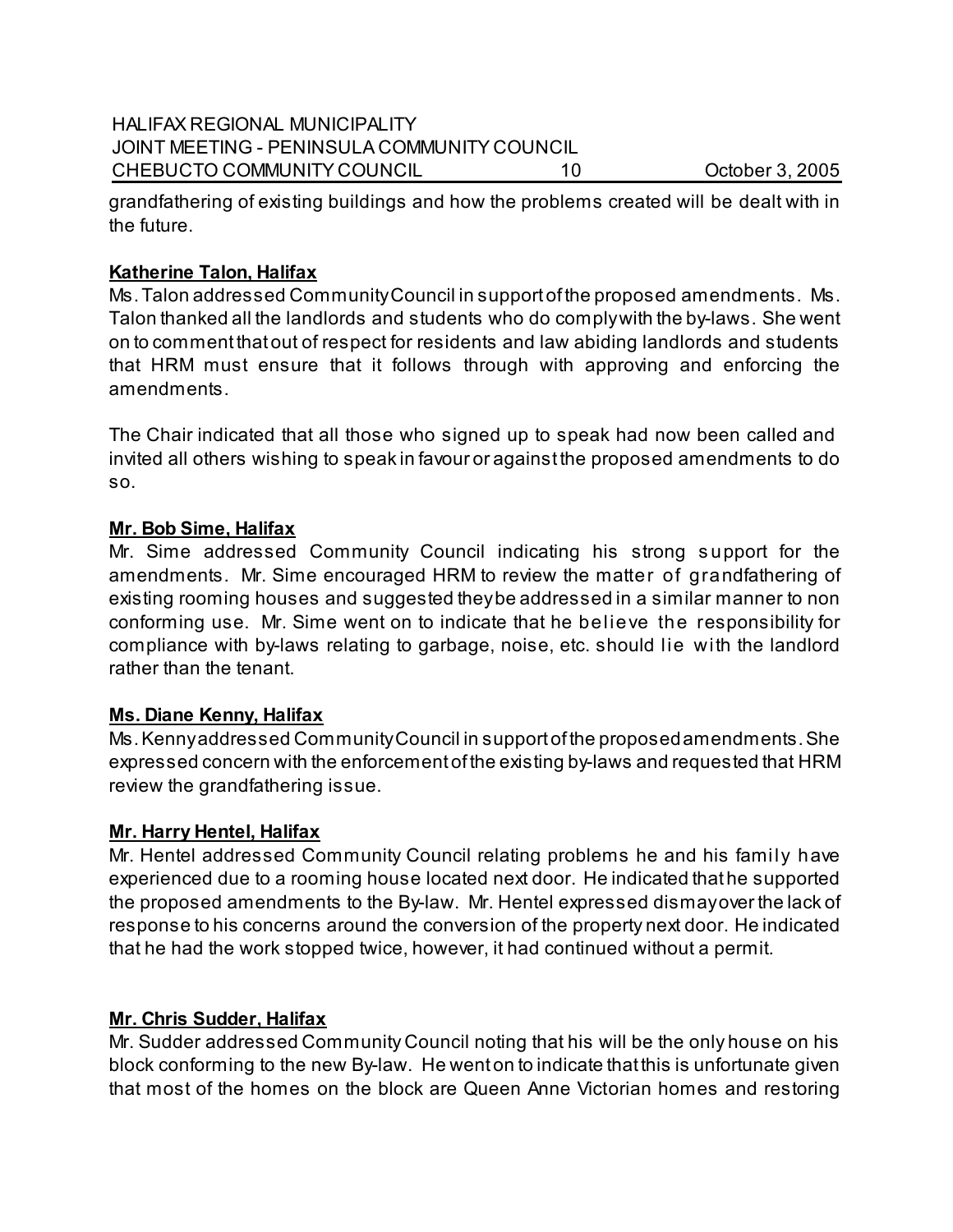# HALIFAX REGIONAL MUNICIPALITY JOINT MEETING - PENINSULA COMMUNITY COUNCIL CHEBUCTO COMMUNITY COUNCIL 11 October 3, 2005

those homes and balance to the street will be very costly. Mr. Sudder indicated that he was in full support of the By-law and encourage Councillors to pursue opportunities to turn some of the existing situations back to lower density housing.

# **Mr. Chris Beaumont, Halifax**

Mr. Beaumont addressed Council in support of the proposed amendments. He went to express concern over what he saw as technical difficulty with the wording of the amendment. Mr. Beaumont asked staff for a clear definition of a room.

In response, Mr. Harvey indicated that the amendment includes a definition of a bedroom, and means a room which is used or intended to be used for sleeping. Further clarifying, Mr. Harvey indicated a bedroom is a room in which someone is sleeping. In response to a question regarding how this will be enforced, Mr. Harvey indicated that developers will be required to acquire a permit in order to proceed with construction and By-Law Enforcement Officers will enforce the requirements in terms of rooms used for sleeping.

The Chair called three times for persons wishing to address Community Council in favour of or against the proposed amendments. Hearing none, it was **MOVED by Councillor Walker, seconded by Councillor Sloane that the public hearing close. MOTION PUT AND PASSED UNANIMOUSLY.**

Councillor Uteck submitted the following correspondence in support of the proposed amendments:

- Letter from Sarah A deWolf dated October 3, 2005
- E-mail from Roy Scott Taylor dated October 3, 2005
- E-mail from Bob and Marion Anderson dated October 2, 2005
- E-mail from Sharon Genest dated October 2, 2005
- E-mail from Pierre and Sheri Poulain dated October 2, 2005
- E-mail from Steven and Monique Murphy dated October 2, 2005
- E-mail from Robert Sime dated October 1, 2005

**MOVED by Councillor Uteck, seconded by Councillor Sloane that Halifax Peninsula Community Council approve the amendments to the Halifax Peninsula Land Use Bylaw contained in Attachment A of the September 15, 2005 Supplementary Report.** 

A discussion ensued during which the following was noted: